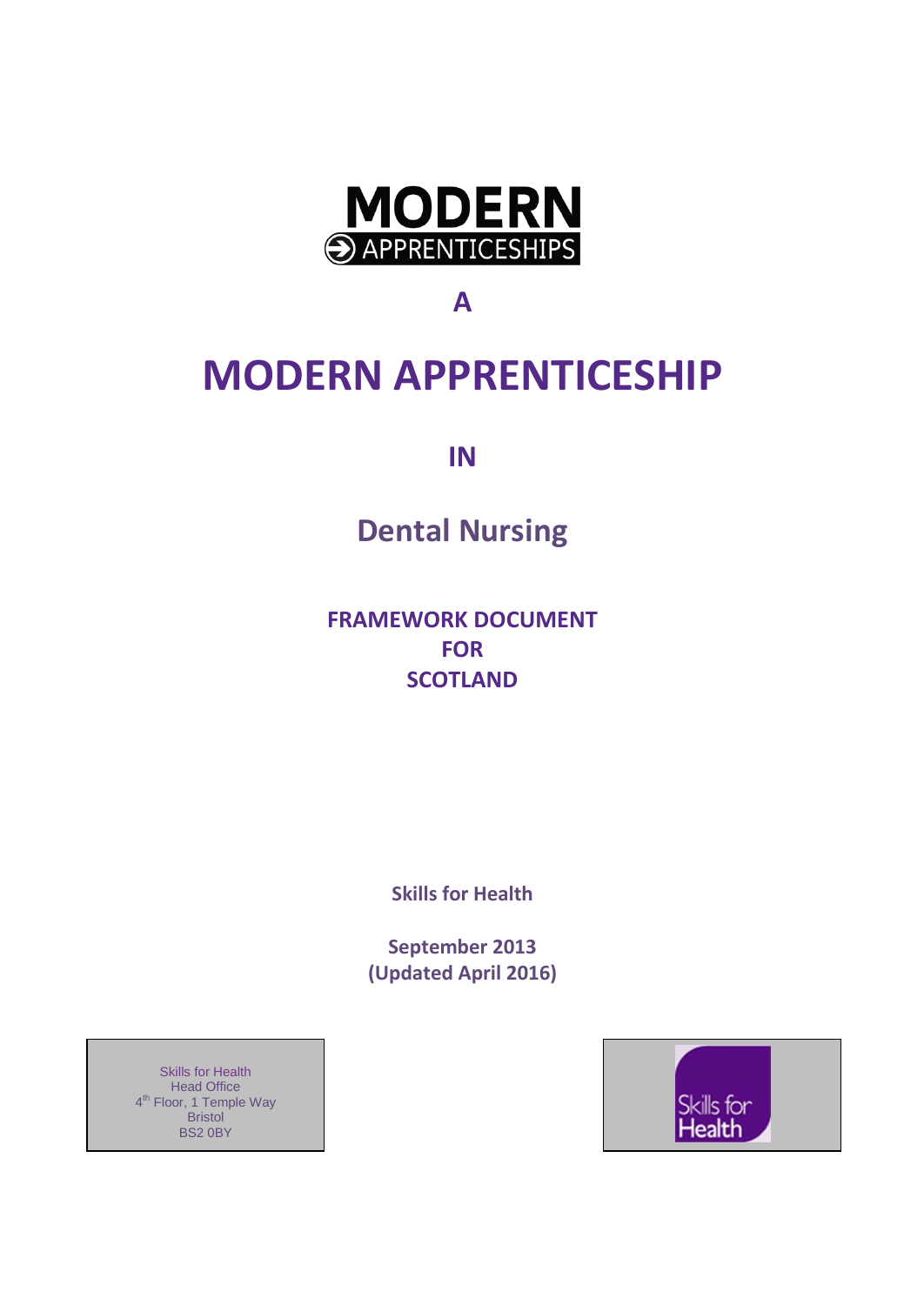# **Contents**

| <b>Modern Apprenticeships in Scotland</b>      | 3  |
|------------------------------------------------|----|
| Modern Apprenticeships in Dental Nursing       | 4  |
| <b>Summary of Framework</b>                    | 5  |
| The Framework                                  | 6  |
| Registration and certification                 | 7  |
| Recruitment and selection                      | 8  |
| <b>Equal opportunities</b>                     | 8  |
| Health and safety                              | 9  |
| Contracts                                      | 9  |
| <b>Employment status of Modern Apprentices</b> | 9  |
| Terms and conditions of employment             | 9  |
| Training and development                       | 10 |
| Consultation                                   | 12 |
| Career progression                             | 14 |

# **Appendices**

| Appendix 1 | Stakeholder Responsibilities                | 15 |
|------------|---------------------------------------------|----|
| Appendix 2 | Modern Apprenticeship Centres (MACs)        | 18 |
| Appendix 3 | <b>Training Agreement and Training Plan</b> | 19 |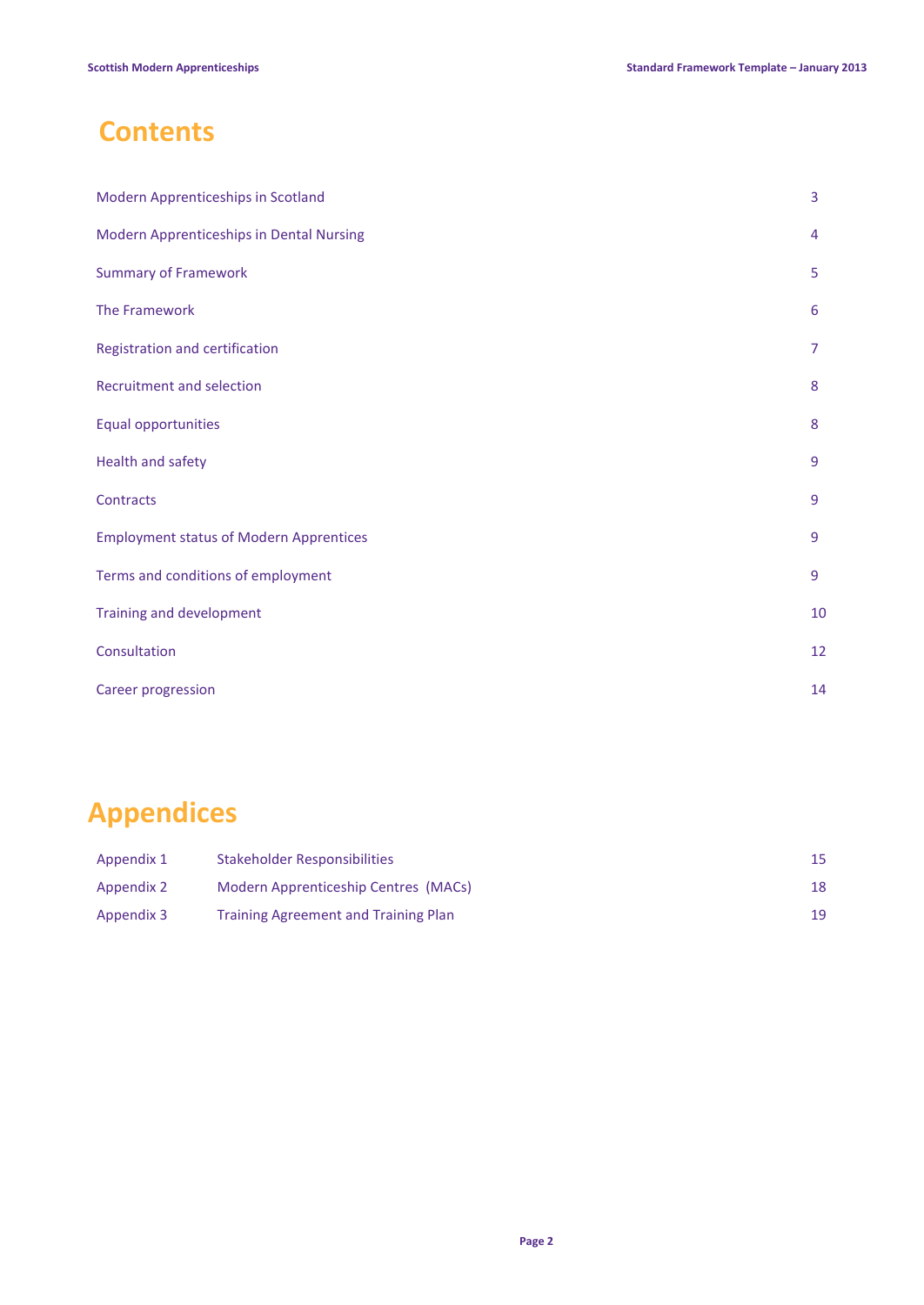# **Modern Apprenticeships in Scotland**

#### **What are Modern Apprenticeships?**

Modern Apprenticeships offer those aged over 16 paid employment combined with the opportunity to train for jobs at craft, technician and management level.

#### **Who develops them?**

Modern Apprenticeships are developed by Sector Skills Councils (SSCs). SSCs consult with employers and key partners in their sector to produce a training programme, which meets the needs of employers.

#### **Who are they for?**

Modern Apprenticeships are available to employees aged 16 or over. Employees need to demonstrate to their employer that they have the potential to complete the programme.

#### **What's in a Modern Apprenticeship?**

In Scotland, there are more than 70 different Modern Apprenticeship Frameworks and they are all designed to deliver a training package around a minimum standard of competence defined by employers through SSCs. There are four different levels of Apprenticeship in Scotland: SCQF 5 (SVQ 2), SCQF 6/7 (SVQ 3), SCQF 8/9 (SVQ 4) and SCQF 10 (SVQ 5). They all contain the same 3 basic criteria:

- A relevant SVQ (or alternative competency based qualifications)
- Core Skills
- Industry specific training

Details of the content of this specific Modern Apprenticeship are given in the next section.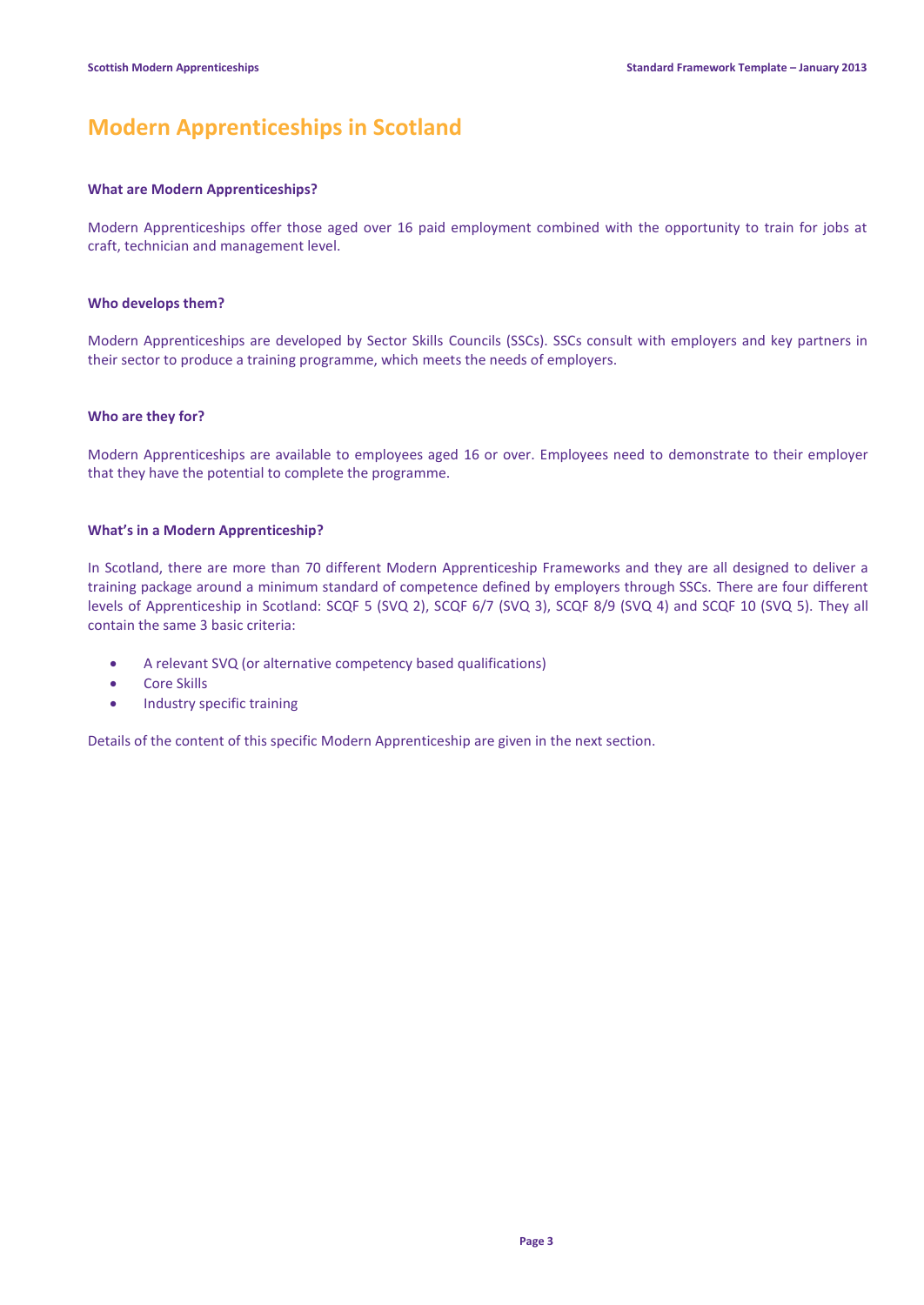# **Modern Apprenticeships in Dental Nursing**

Dental Nurses contribute to the safe and effective care of patients by providing support to other members of the dental team, by promoting and maintaining health and safety in the workplace and by ensuring a high standard of infection control within the clinical environment. The effective communication with patients, colleagues and other health professionals is a key part of their role, as is the safe management of medical emergencies as part of the dental team. Their role is essential to the smooth operation and delivery of high quality patient care.

Approximately 400 dental nurses qualify per year in Scotland. Of that number, approximately 100 qualify per year via the Modern Apprenticeship (MA) route.

There has been a fairly high demand for the MA in recent years primarily due to the General Dental Council's requirement for dental nurses to register with them in order to practice, The sector's demand according to all available estimates, for the MA has stabilised at between 80 and 100 per annum and is expected to continue at that rate for the foreseeable future.

Employment can be on a part-time or full-time basis within several sectors including:

- General Practice
- Community Dental Service
- Dental Hospitals
- General Hospitals
- Armed Forces
- Education and Training
- Commercial Sector

Since July 2008 all new entrants to the sector need to access quality assured training programmes in order to achieve the standard required for inclusion on the register for Dental Care Practitioners (DCP) held by the General Dental Council. This is recognised within this MA by inclusion of both an SVQ and a Professional Development Award (PDA) as mandatory components. See Sections 3 and 4. Thereafter, dental nurses will be required to show evidence of continuing professional development such as the advanced qualifications offered by the National Examining Board for Dental Nurses (NEBDN).

In addition to being a route to GDC registration, the MA and has added advantages in that:

- the structured approach of the MA helps to promote the sector as a profession and instil a learning culture in candidates and employers alike
- as candidates have to be employed then they are concurrently learning, earning and working (i.e. contributing to the dental practice and to the sector as a whole)
- an independently-assessed end-test which is a registration requirement of the GDC is delivered as an integral part of the MA program (associated with the PDA)
- the Core Skills serve to enhance the portfolio/CV of candidates

The Modern Apprenticeship is a nationally recognised set of qualifications that will ensure a knowledgeable, competent and highly skilled workforce. It recognises individual achievement based on National Occupational Standards. The student dental nurse can work through the appropriate units at their own pace with support from their training provider and their workplace. Once qualified, the dental nurse can continue within their profession, access other related professions or transfer within the healthcare sector.

There are many opportunities for well-qualified dental nurses including moves by NHS Education for Scotland to develop a skills ladder, which would allow movement within the different sectors of the profession to roles such as dental hygienist and dental therapist. A structured, accessible career pathway should help to address this.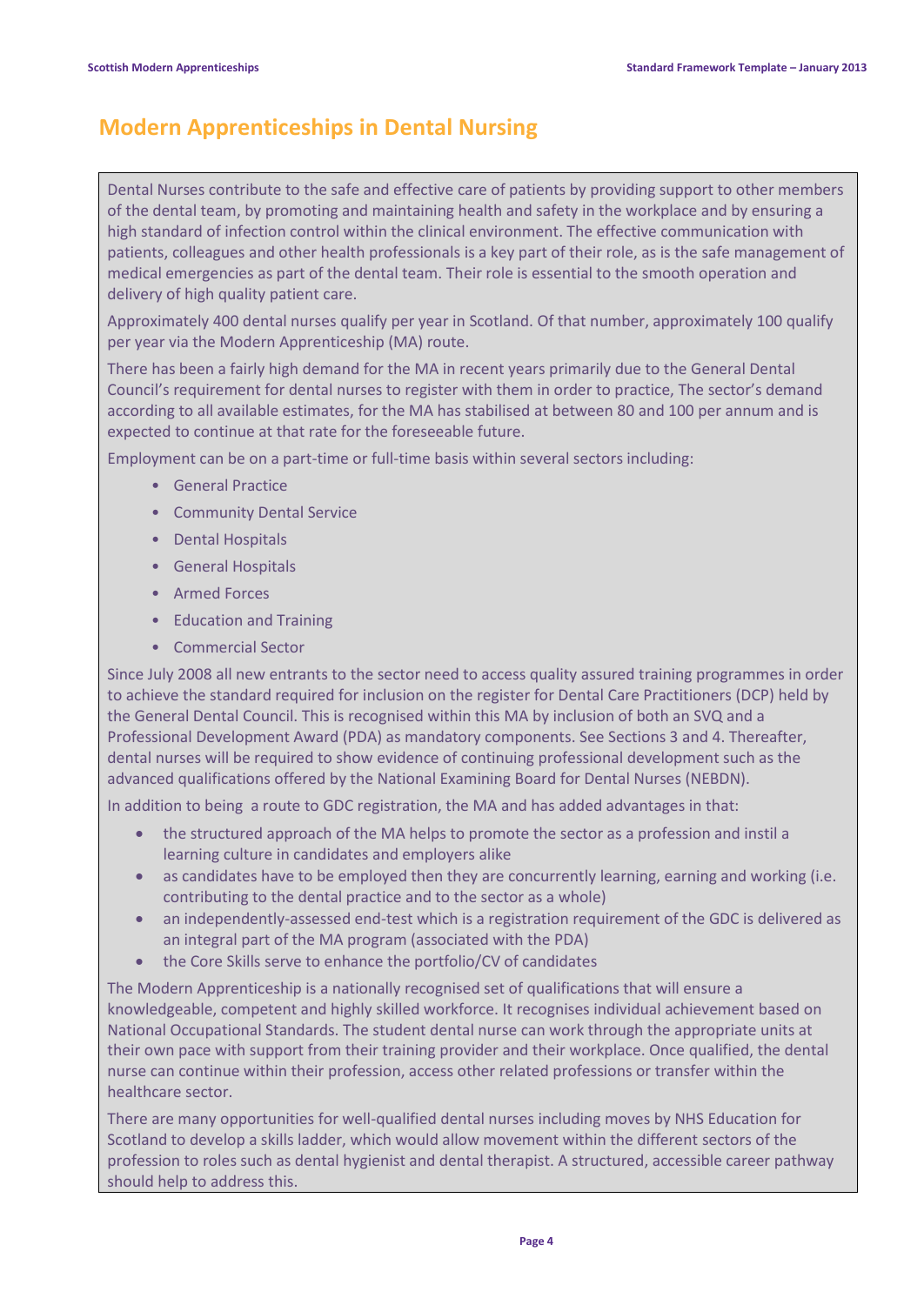# **Summary of Framework**

**Diagram showing the contents of the Modern Apprenticeship in Dental Nursing**

## **Mandatory outcomes**

### **SVQ or alternative competency based qualification**

- **-** *The following must be achieved:*
	- SQA Level 3 SVQ in Dental Nursing at SCQF level 7 (Group award no: GH0H 23) accredited until 31st August 2018

## **Core Skills**

- Communication at SCQF level 5
- Working With Others at SCQF level 5
- Problem Solving at SCQF level 5
- Information and Communication Technology at SCQF level 5
- Numeracy at SCQF level 5

All Core Skills must be separately certificated.

### **Enhancements**

- **-** *The following must be achieved:*
	- PDA in Dental Nursing at SCQF level 7 Reference Number: G9C4 47

### **Optional Outcomes**

**Additional SVQ Units/Qualifications/Training**

None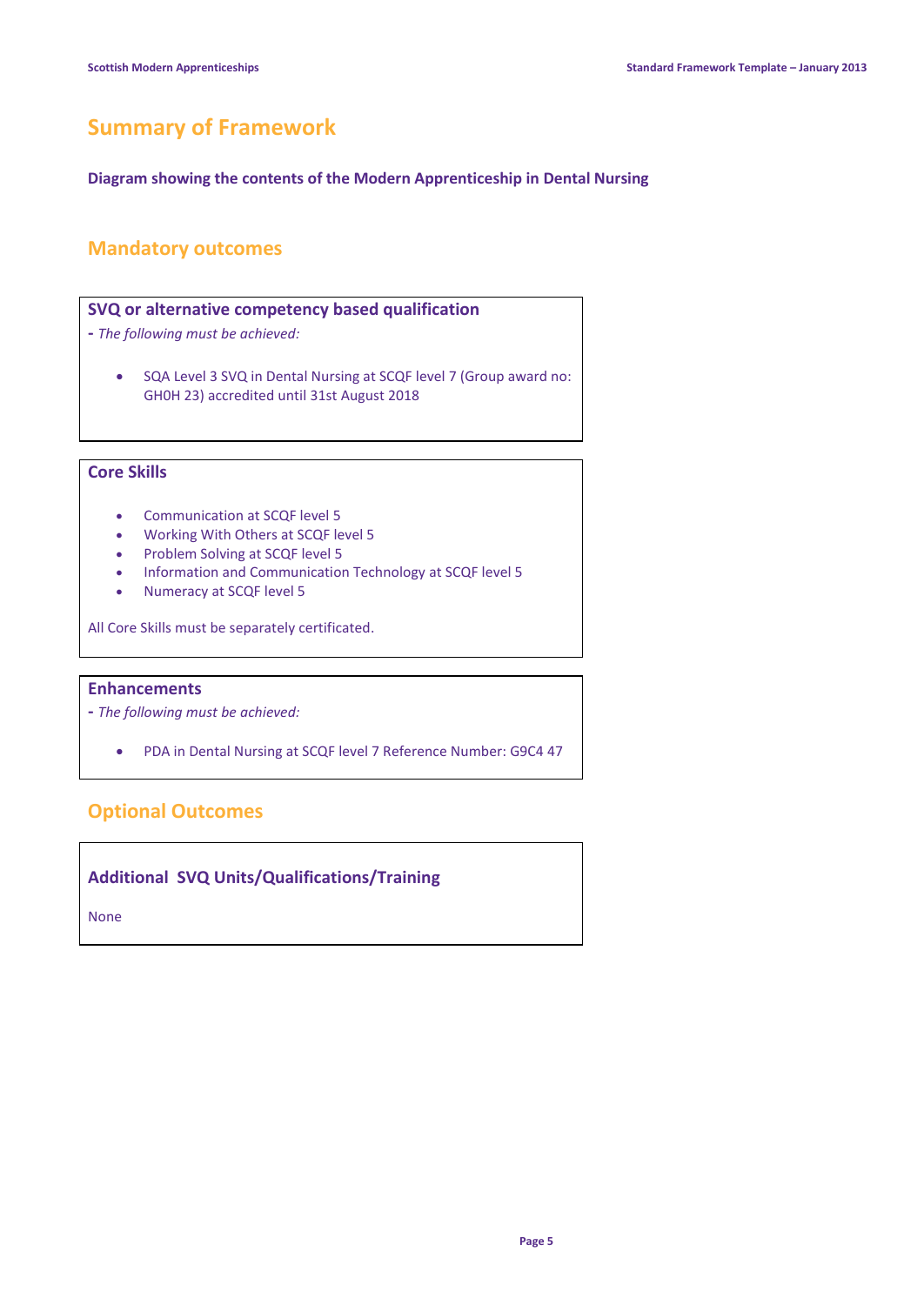# **The Framework**

The mandatory and optional content of the Modern Apprenticeship in Dental Nursing is as follows:

## **Mandatory Outcomes**

### **SVQ(s)/ CBQs**

Each apprentice is required to achieve the following Qualification:

**SQA SVQ level 3 in Dental Nursing at SCQF level 7 Group Award no: GH0H 23**

Scottish Vocational Qualifications (SVQs) are work-based qualifications, which are based on National Occupational Standards of competence drawn up by representatives from each industry sector. SVQs are made up of units – normally between six and ten – which break a job down into separate functions reflecting the different kinds of activities of a job. SVQs are available at five levels – although most are at level 2 and level 3. When someone has achieved an SVQ, there is a guarantee that they have the skills and knowledge needed to do their job. All Scottish Modern Apprenticeships must contain a relevant SVQ or equivalent qualification.

### **Core Skills**

Each apprentice is required to achieve the following core skills:

- Communication at SCQF level 5
- Working With Others at SCQF level 5
- Problem Solving at SCQF level 5
- Information and Communication Technology at SCQF level 5
- Numeracy at SCQF level 5

All Core Skills require separate certification.

Core Skills are skills and abilities which everyone needs in their work. This is true for every job in every workplace. Core Skills also feature in National Qualifications such as Standard Grades and Highers and from 2000, Scottish candidates have been issued with a Core Skills profile on their Scottish Qualifications Certificate. Candidates who have already been certificated as achieving Core Skills at the levels given above – either in the workplace or at school or college - do not need to repeat these Core Skills as part of the Modern Apprenticeship Framework.

#### **Enhancements**

The Professional Development Award (PDA) in Dental Nursing at SCQF level 7 will enable those working as dental nurses or trainee dental nurses, to develop the knowledge which underpins the SVQ 3 in Dental Nursing. Successful completion of this PDA in conjunction with the practice-based qualification (the SVQ 3 in Dental Nursing) meets the requirements for a Dental Care Professional (DCP) and will allow candidates to apply for registration with the General Dental Council.

PDA in Dental Nursing Group Award code: G9C4 47 (40 SCQF credit points) SCQF level: 7.

The PDA in Dental Nursing consists of five mandatory Units: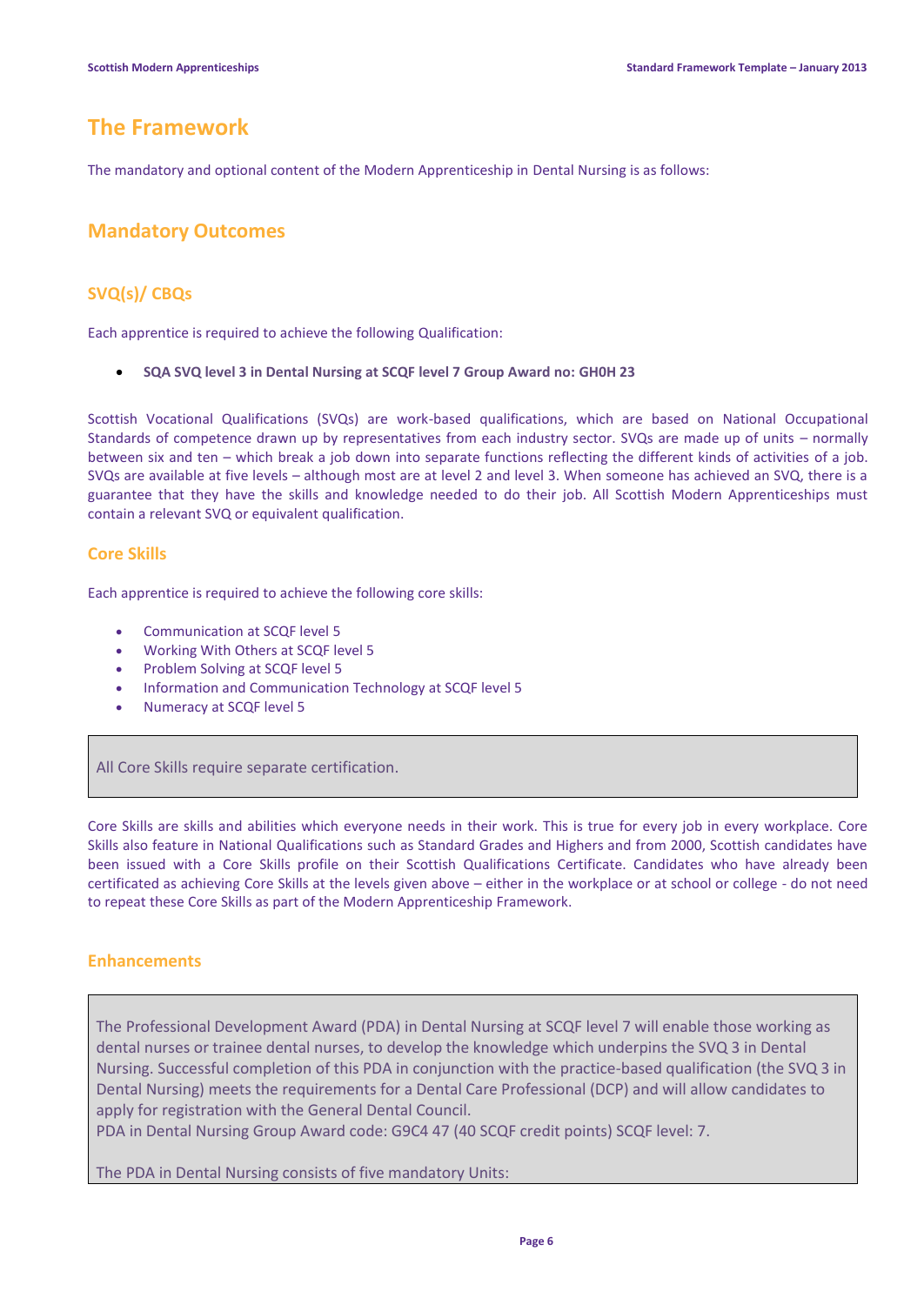- Dental Nursing: Principles of Infection Prevention and Control in the Dental Environment (H9RA 34)
- Dental Nursing: Principles of Oral Health Assessment and Treatment Planning (H9R9 34)
- Dental Radiography (H9R8 34)
- Dental Nursing: Principles in the Management of Plaque Related Diseases (H9R7 34)
- Dental Nursing Assessment (F6C7 34)

Each unit equates to 1 HN credit at SCQF level 7 (8 SCQF credit points at SCQF level 7)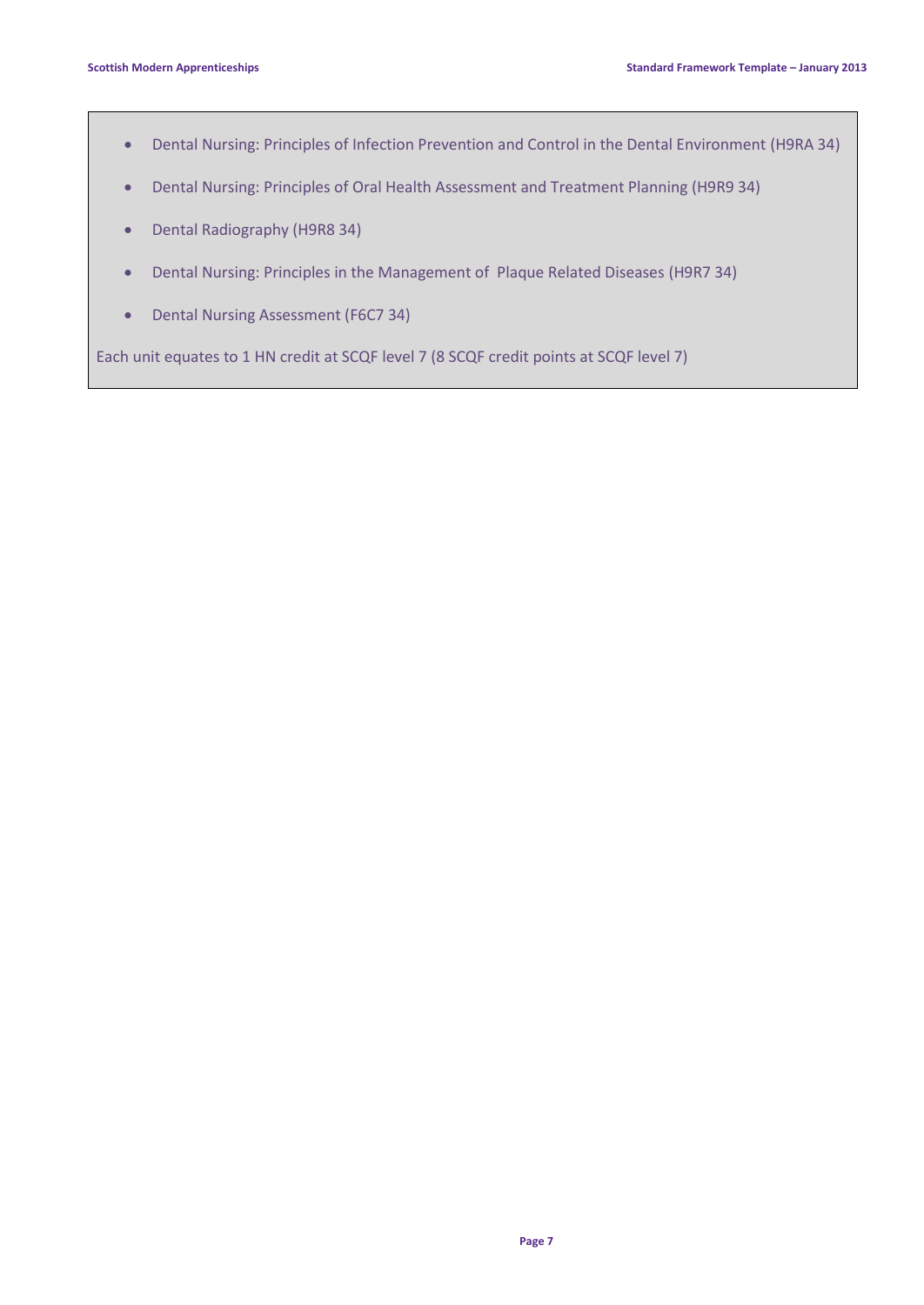# **Optional Outcomes**

None

# **Registration and certification**

This Scottish Modern Apprenticeship is managed by Skills for Health. The SSC is the first point of contact in Scotland for any enquiries in relation to the Framework. Contact details:

Skills for Health 4<sup>th</sup> Floor, 1 Temple Way Bristol BS2 0BY Tel: 0117 922 1155 Website: www.skillsforhealth.org.uk

The SSC will register all Scottish Modern Apprentices undertaking this Framework. **All Modern Apprentices must be registered with the SSC within 4 weeks of starting their apprenticeship.** Registration can be made by completing the Sample Training Plan and Sample Training Agreement in Appendix 3 and sending these to the above address or completing the online registration system (MA Online, www.maonline.org.uk). In the case of MAs which receive funding it is acceptable for the Skills Development Scotland Training Plan to be used on the condition that it includes all relevant information as set out in the MA Training Plan.

The SSC will issue a Modern Apprenticeship Certificate of Completion to those Modern Apprentices who have completed the mandatory outcomes of the Framework. Before a certificate is issued, training providers must submit evidence to the SSC that the mandatory outcomes have been achieved. This will normally be in the form of photocopies of certificates from awarding bodies.

Requests for registration and certification should be made to the SSC at the address above.

#### **SSC Service level**

The SSC undertakes to confirm the registration of candidates in writing within 4 weeks of receipt of the relevant Training Plan and Training Agreement. Each candidate will be issued with a unique registration number.

The SSC also undertakes to issue Certificates of Completion within 4 weeks of receipt of the appropriate evidence that a candidate has completed the outcomes as stated in the Training Plan.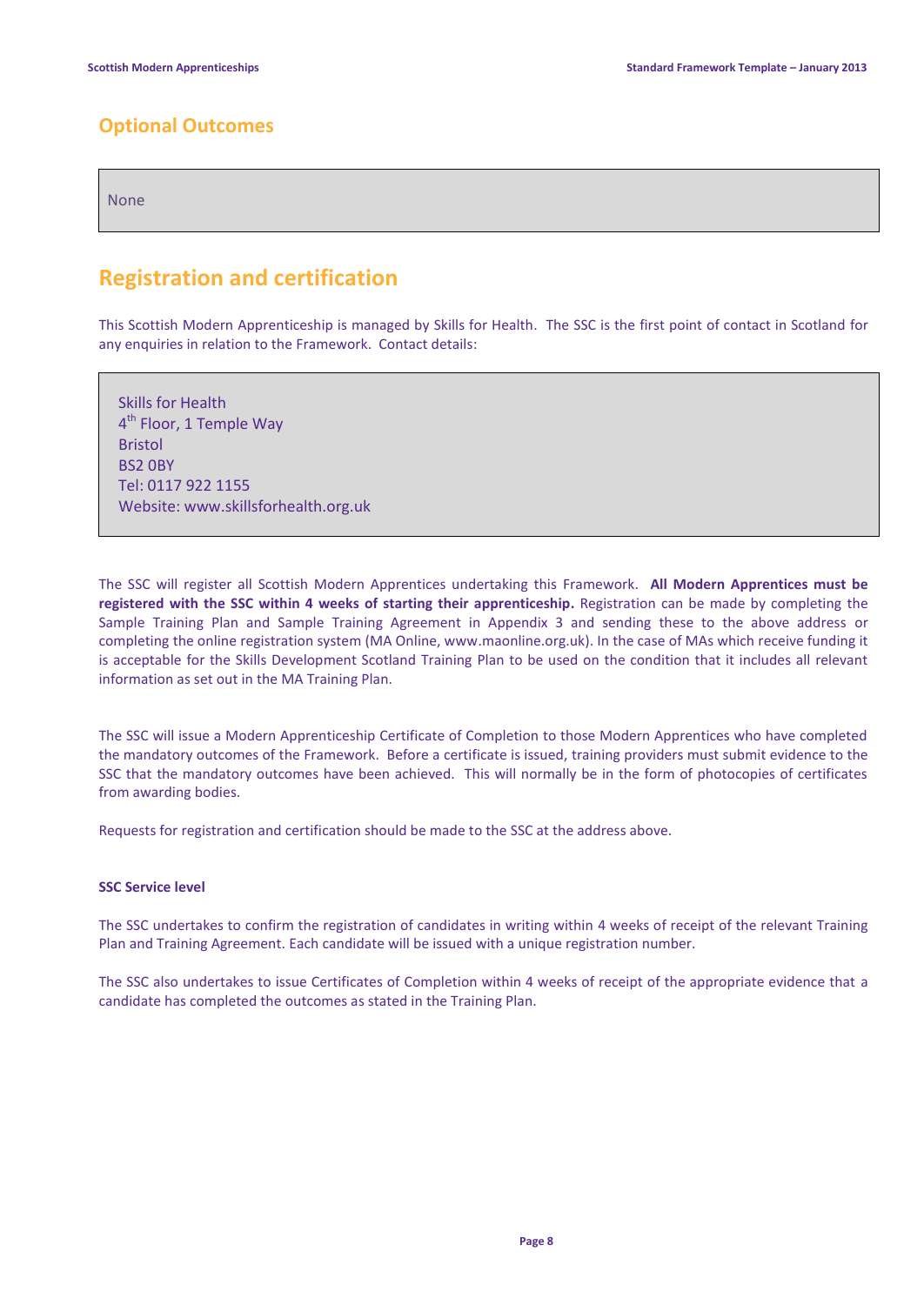# **Recruitment and selection**

The recruitment and selection of Modern Apprentices is primarily the responsibility of the employer. However, the following guidance is given:

- Employees may enter a Modern Apprenticeship from the age of 16. There is no upper age limit.
- The Modern Apprenticeship is designed to attract high quality people to the industry. Achievement of academic qualifications is one way of assessing the suitability of applicants. However it should be stressed that no persons should be deterred from applying for a Modern Apprenticeship because of a lack of formal educational qualifications. As well as traditional qualifications such as Standard Grades and Highers, employers should also be aware of newer vocational qualifications or vocational activity undertaken outwith an academic institutions, such as volunteering activity.
- The following factors may also influence the selection process:
	- performance during a formal interview process
	- references
	- relevant work experience
	- trial observation period.
- Employers should be aware of the nature, relevance and quality of foreign qualifications and make appropriate allowances concerning entry requirements.
- In order to promote and maintain the high status of the Modern Apprenticeship within the industry all literature distributed for recruitment purposes should emphasise the high standards of achievement expected of the candidate.
- Employers may wish to contact the SSC for advice and guidance on recruitment and selection.

# **Equal opportunities**

Modern Apprenticeships should ensure that there is equality of opportunity for all and any barriers (real or perceived) are addressed to support anyone seeking to enter employment to undertake the Modern Apprenticeship.

All MAs supported by Skills Development Scotland must conform to any contractual requirements on equal opportunities. All employers of Modern Apprentices should have an Equal Opportunities policy statement.

# **Health and Safety**

All aspects of health and safety at work must be recognised within the delivery of this Modern Apprenticeship Framework and all statutory requirements be adhered to.

It is a key aspect of the induction period of the Modern Apprenticeship that apprentices are fully informed both of the regulations and that they and their employers are bound by these regulations. Modern Apprentices should be made aware of their rights and duties with regard to health and safety.

All Modern Apprentices supported by Skills Development Scotland will be required to satisfy the adequacy of SDS's Health and Safety policy and systems.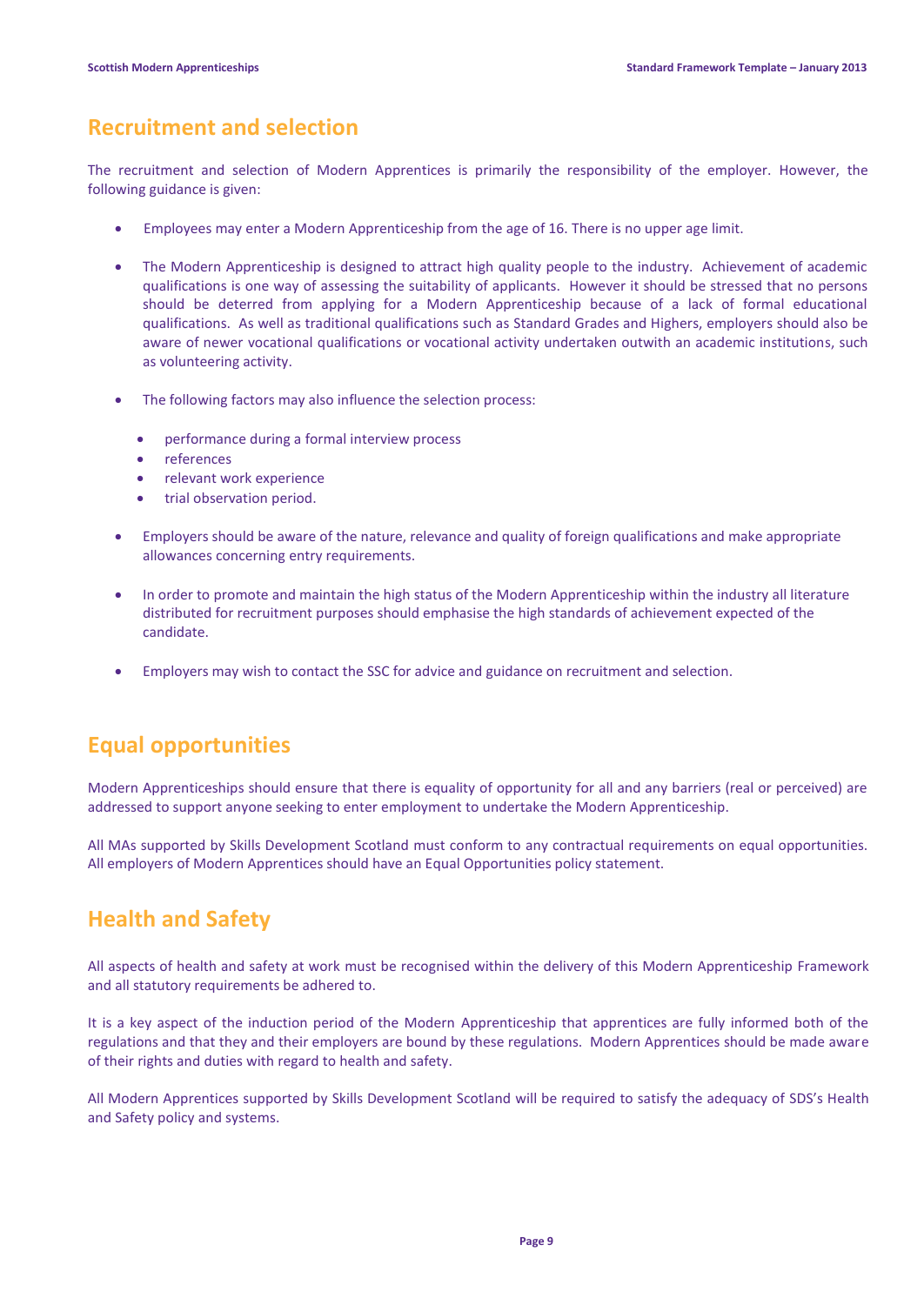# **Contracts**

The following three contracts are essential to the successful outcome of the Modern Apprenticeship programme:

- 1. Contract of employment signed by the employer and the Modern Apprentice.
- 2. SSC Training Agreement this agreement outlines the basis of the modern apprenticeship, refers to the contract of employment and includes Health and Safety responsibilities.
- 3. SSC Training Plan this plan outlines the selected outcomes and the expected duration of the apprenticeship. In cases where funding is offered by SDS, the SDS Training Plan will be sufficient on condition that it contains all relevant information as set out in the MA Training Plan at Appendix 2. Training Plans may be modified to reflect changing circumstances; however it is essential that the SSC is notified of any changes.

# **Employment status of Modern Apprentices**

It is important that the sector offers genuine employment and career prospects to those people it wishes to attract through Modern Apprenticeships. Accordingly**, all apprentices must be employed for the duration of the apprenticeship.**

# **Terms and conditions of employment**

In order to compete with other sectors offering Modern Apprenticeships, attractive packages will need to be developed by employers in the sector. The terms and conditions of employment for individual Modern Apprentices will be agreed between the employer and the apprentice and should form the contract of employment.

# **Training and development**

### **Delivery**

Training delivery can take many forms under the Modern Apprenticeship system. Some organisations may become approved SVQ Assessment Centres; others may join a consortium or use peripatetic assessors. Some large employers will be able to complete all the training and development in-house, but most employers will find that some of the training and development will have to take place away from the normal workplace. In particular the underpinning knowledge requirements are often more suited to delivery by outside training providers which might include:

- private training organisations
- colleges / universities
- other employers

Such knowledge could be delivered through training courses or through open/distance learning packages.

The option of sharing training and assessment resources amongst a cluster of employers (or across the divisions of a larger employer) will be particularly appealing to those firms which do not have the resources to provide all of the training and development. Assessment can be provided by these bodies, but the assessors and the training centre must be approved by the awarding bodies for the SVQ and Core Skills where appropriate.

- Coatbridge College
- Dundee College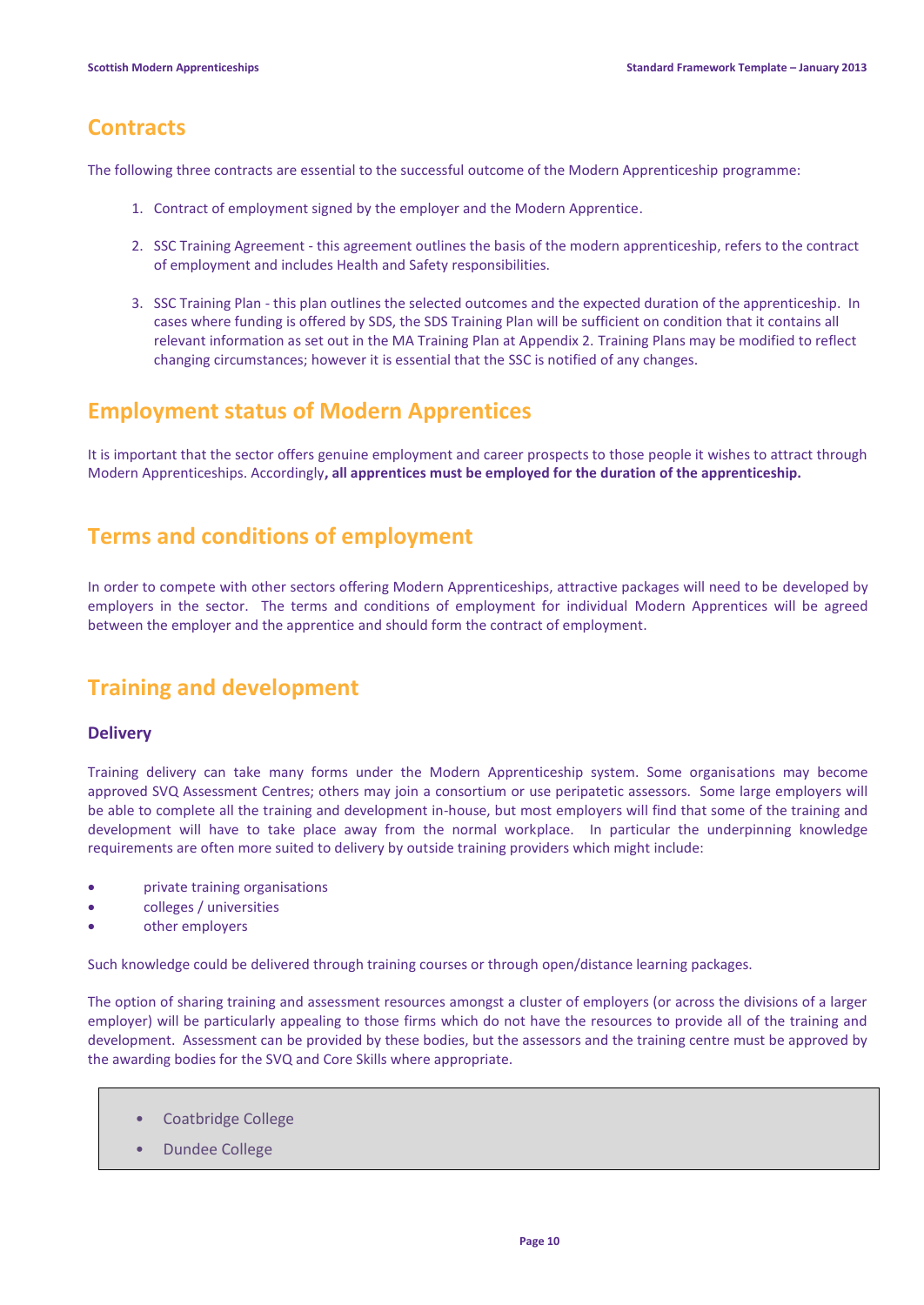- Dundee Dental Education Centre
- I Dent Training Ltd
- Inverness College
- NHS Ayrshire & Arran
- NHS Education for Scotland West
- NHS Education for Scotland (North Region)
- Reid Kerr College
- Skills Shed Limited
- Tell Organisation Limited
- Mentor Training

### **The SSC training plan**

The plan is required to identify:

- 1 The selected Framework outcomes, specifying whether or not separate certification of the Core Skills is being sought.
- 2 A summary of the Modern Apprentices accredited prior learning
- 3 A timetable for achievement of the selected Framework outcomes, linked to regular progress reviews.

The Training Plan should take into account any relevant previous training and development, education or work experience. Not all Modern Apprentices need have different plans, but many will vary. Moreover as reviews take place and circumstances change so the plan itself can be modified.

However any changes must:

- be subject to the quality provisions of Skills Development Scotland (if the MA is being financially supported)
- comply with the stipulations of this Framework
- meet the needs of the employer and apprentice.

A sample Training Plan is provided at Appendix 3 of this document, however, for those Modern Apprentices funded by SDS area office it is sufficient to submit the Skills Development Scotland Training Plan on condition that it covers the same information required in the MA Training Plan.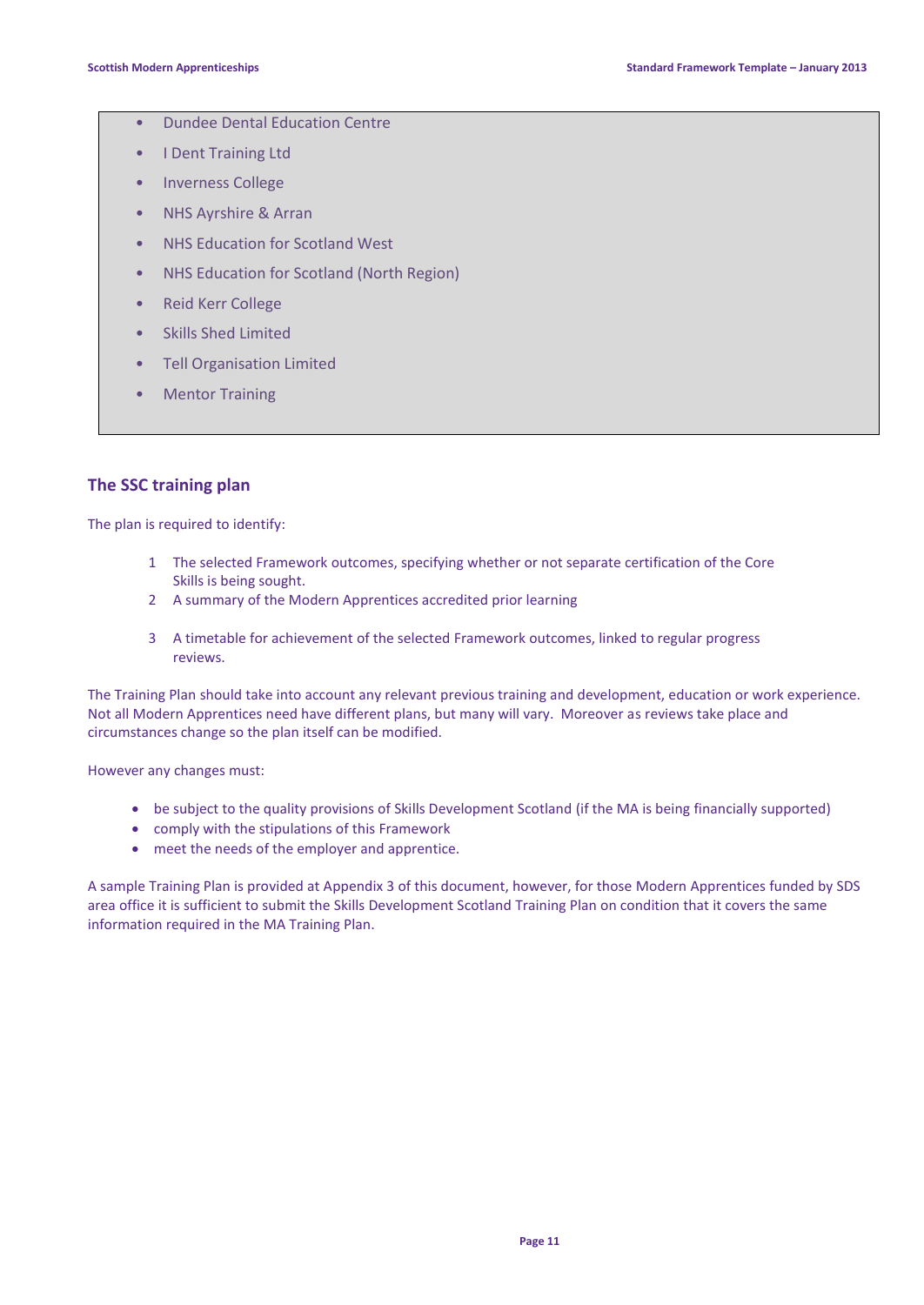# **Consultation Process**

Representatives from the following industry bodies, centres and stakeholders attended an Expert Reference group meeting on 14 June 2013 at the School of Dental Studies, Coatbridge:

Individuals named below have been attributed to their main employer. However it must be noted that many of these individuals work closely with independent practitioners and are well able to represent the views of the independent dental practices as well as the NHS and training providers.

| <b>Name</b>               | <b>Organisation</b>              | <b>Status</b>                          |
|---------------------------|----------------------------------|----------------------------------------|
| Lorna Hunter              | <b>Skills for Health/ Emoneo</b> | Facilitator                            |
| Jennifer Lowe             | <b>Coatbridge College</b>        | <b>Training Provider</b>               |
| <b>Tracey Reid</b>        | <b>Coatbridge College</b>        | <b>Training Provider</b>               |
| <b>Christine Doherty</b>  | <b>Tell Training</b>             | <b>Training Provider</b>               |
| <b>Gayle Timmoney</b>     | <b>Tell Training</b>             | <b>Training Provider</b>               |
| <b>Anne Boyd</b>          | <b>SQA</b>                       | <b>Awarding Body</b>                   |
| Laura Kincaid             | SQA                              | <b>Awarding Body</b>                   |
| <b>Alison Gerrard</b>     | <b>Reid Kerr College</b>         | <b>Training Provider</b>               |
| <b>Susan McGregor</b>     | <b>NHS Ayrshire and Arran</b>    | <b>Employer/Training</b><br>Provider   |
| <b>Karen Watson</b>       | <b>NHS Ayrshire and Arran</b>    | <b>Employer / Training</b><br>Provider |
| John Robertson            | <b>City and Guilds</b>           | <b>Business Manager</b>                |
| <b>Graham Orr</b>         | <b>NHS Education Scotland</b>    | <b>Director</b>                        |
|                           |                                  |                                        |
| <b>Consulted by email</b> |                                  |                                        |
| <b>Kenneth McDonald</b>   | <b>Bayhead Dental Practice</b>   | Employer                               |
| Moira McKenna             | <b>Mentor Training</b>           | <b>Training Provider</b>               |
| <b>Ben Towers</b>         | <b>City and Guilds</b>           | Portfolio Manager                      |

The group considered and discussed:

- The Dental Nursing sector and how the MA Framework fits
- The current MA framework:
	- o What works well
	- o What doesn't work well
	- o Improvements to be made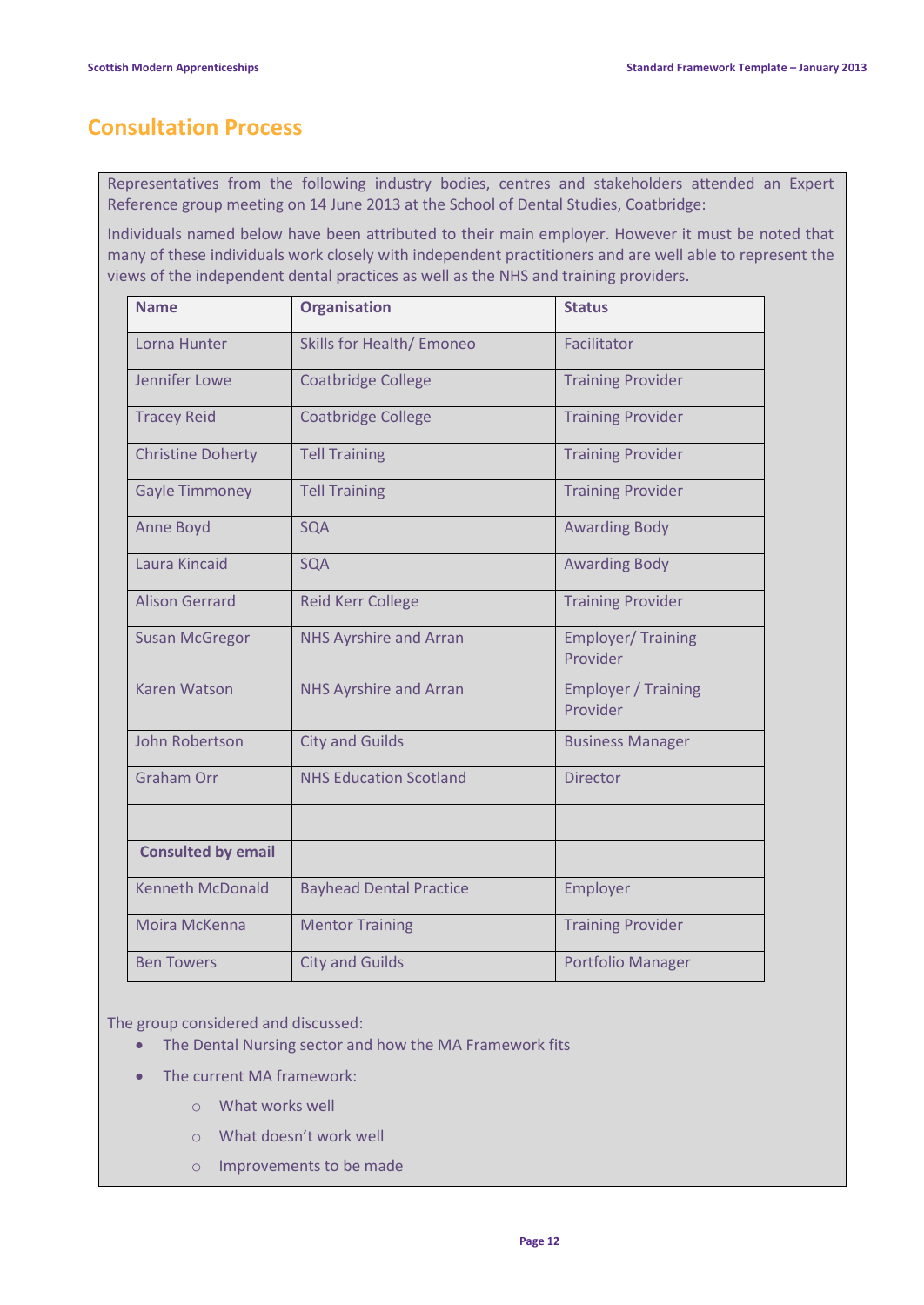The revised Framework:

- o Justification and rationale for the framework
	- o What place does the MA have beyond the SVQ
- o Completion rates
	- o Approx. 100 per year: What impact is the new HNC/D having on MA numbers
- o Improving access and building capacity
- o Continuous review and progression
	- o What are the progression rates: do they fit with the HNC/D

A first draft of the revised Framework Document was circulated prior to the meeting on the 14th June 2013. Feedback was sought from all of the above organisations who were asked to forward on to other colleagues/partners/stakeholder/employer bodies within their organisation and/or geographical area in order that productive discussion could take place. Circulation to both strategic and operational levels was encouraged.

The sector intelligence provided at the Expert Reference Group meeting was captured in a formal meeting note (available on request from Skills for Health).

Smaller independent Dental Practices were consulted via a questionnaire from 26<sup>th</sup> August to 6<sup>th</sup> September 2013 (available on request from Skills for Health). The questions addressed the topics as discussed by the Expert Reference Group. Responses were received from the following independent Dental Practices:

| James Miller Dental Practice, Glasgow                   |
|---------------------------------------------------------|
| North Road Dental Practice, Belshill, North Lanarkshire |
| Kirkshaw Dental Practice, Coatbridge                    |
| East Calder Smile Centre, East Calder                   |
| Dental Surgery, Graham Road, Falkirk                    |
| Saracen Dental Practice, Glasgow                        |
| Greenhills Dental Practice, East Kilbride               |
| Long & Gilmour Dental Practice, Bo'Ness                 |
| <b>Belhaven Dental Practice, Wishaw</b>                 |

This current version of the MA Framework accommodates the feedback from all the consultation activities.

All consultation feedback indicates a strong need and support for this particular MA.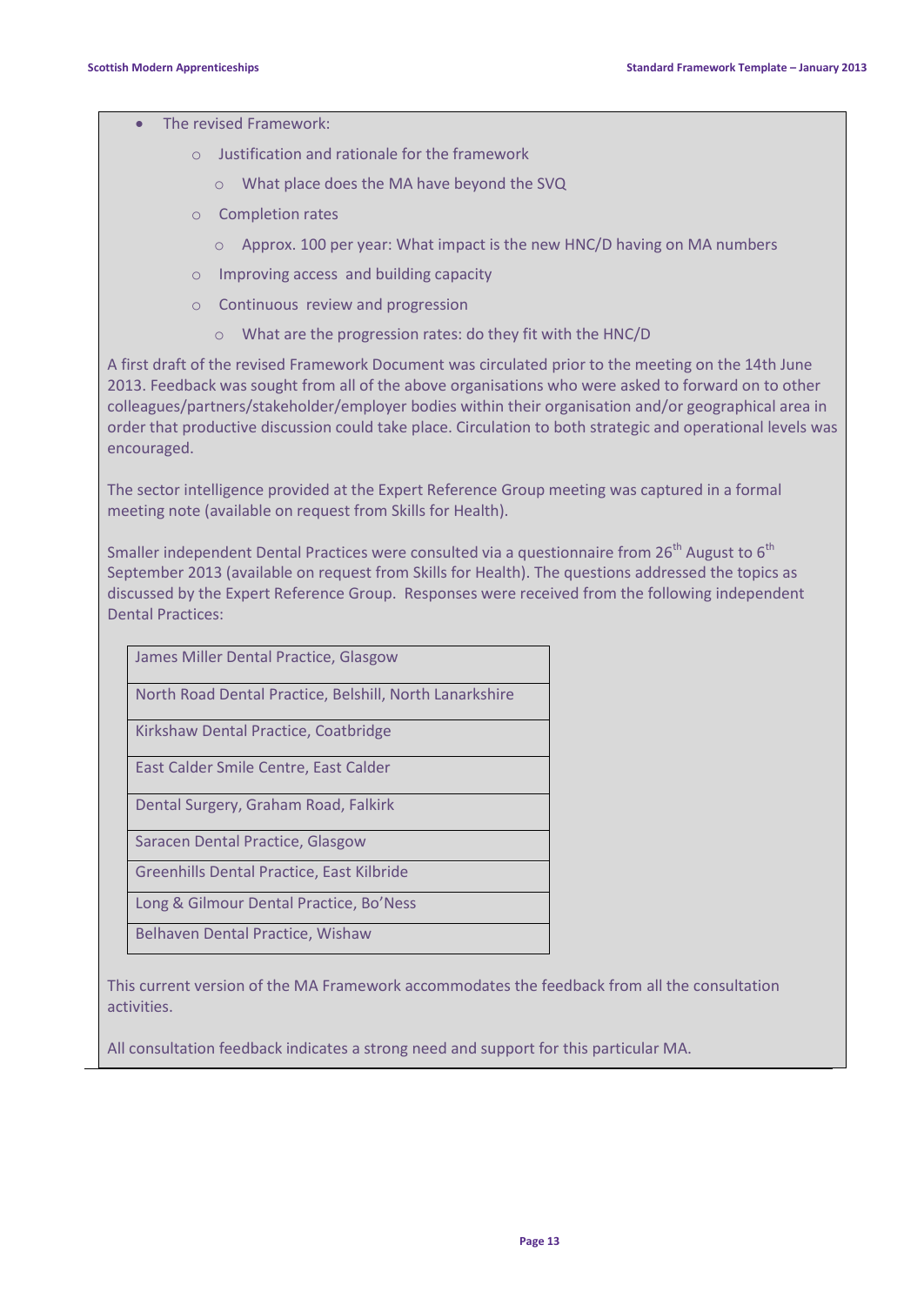# **Career progression**

Following completion of the Modern Apprenticeship, candidates should be able to achieve positions in areas such as:

Following the completion of the Modern Apprenticeship, Dental Nurses may progress onto a range of careers within the dental sector including Dental Hygienists and Therapists who clean, scale and polish teeth. They play a preventive and educational role, advising on oral and dental health. Nowadays entrants usually qualify in both dental hygiene and dental therapy.

**Other opportunities include:**

- hygienist/therapist
- dental technician including clinical dental technician and maxillofacial technician
- dental health educators/oral health promotion officers
- dental practice managers and receptionists
- maxillofacial prosthetists and technologists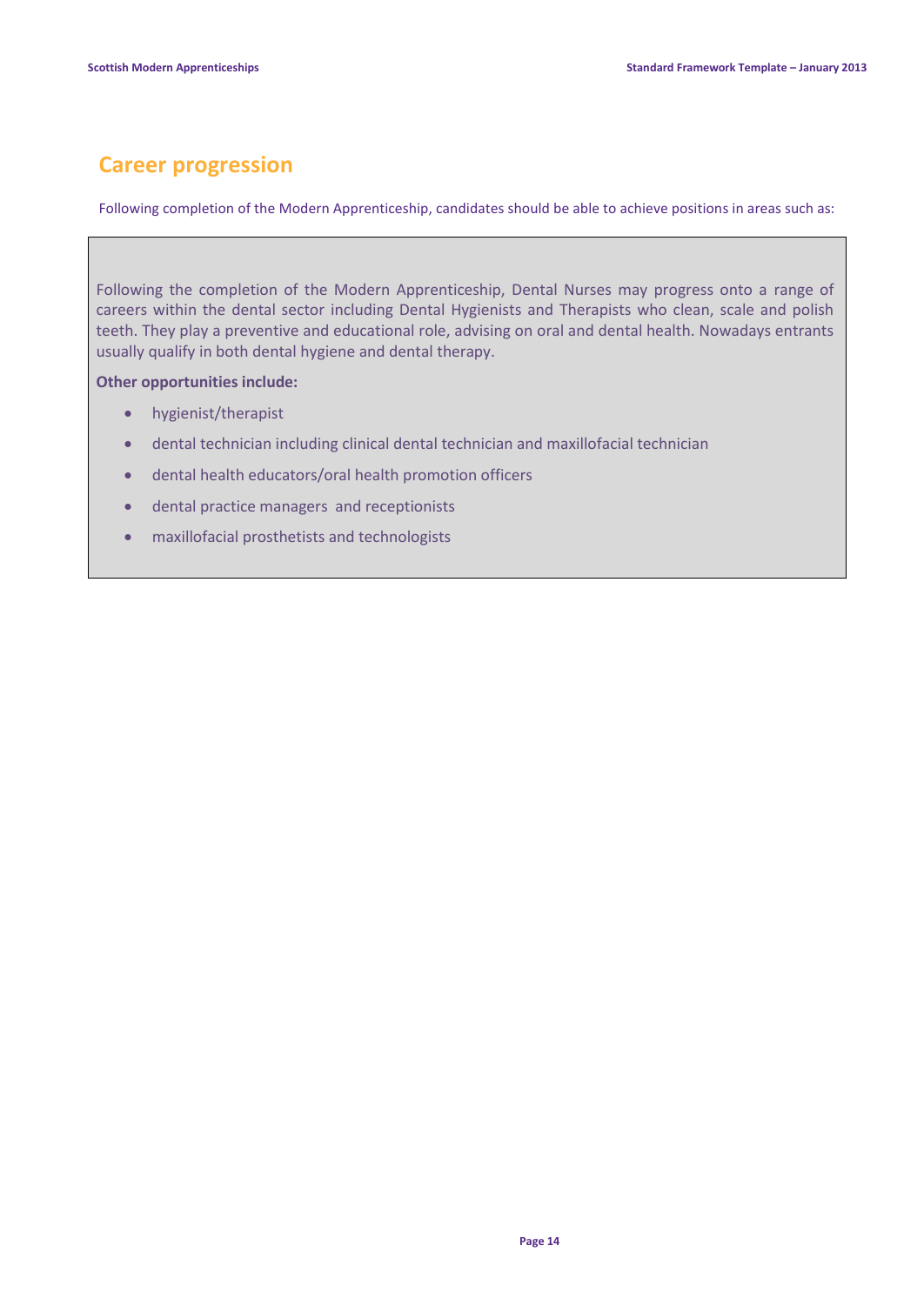# **Appendices**

# **APPENDIX 1**

### **Stakeholder Responsibilities**

Many organisations and individuals share the responsibility for ensuring that the Modern Apprenticeship programme is implemented to the highest possible standard. They include:

- Awarding Bodies
- **•** Employers
- Modern Apprentices
- Modern Apprenticeship Group (MAG)
- Sector Skills Councils (SSCs)
- Skills Development Scotland
- Training Providers

#### **Role of the Sector Skills Councils**

SSCs are responsible for developing Modern Apprenticeship Frameworks and are required to work with employers in their sectors to ensure that all Frameworks meet the needs of employers in their sectors.

For details on your sector's SSC, follow the link to the Federation for Industry Sector Skills & Standards website [www.fisss.org](http://www.fisss.org/)

#### **Role of Skills Development Scotland (SDS)**

MA frameworks are used by employers as part of their workforce development to train new employees and up-skill existing members of staff. They can be (and often are) used regardless of whether financial support is available from the delivery body who currently provides a 'contribution' towards the cost of delivery. However, only approved MA Frameworks will be eligible for funding support from Skills Development Scotland who should be contacted to establish the availability and level of support for each MA Framework.

Further information is available from[: http://www.skillsdevelopmentscotland.co.uk/our-services/modern](http://www.skillsdevelopmentscotland.co.uk/our-services/modern-apprenticeships.aspx)[apprenticeships.aspx](http://www.skillsdevelopmentscotland.co.uk/our-services/modern-apprenticeships.aspx)

SDS provides advice and guidance to individuals on the range of Modern Apprenticeships and training providers available. Individuals are signposted to opportunity providers who offer training in the vocational areas of interest.

Responsibilities include:

- Supporting the Modern Apprentice with ongoing Career Planning advice
- Signposting candidates to suitable vacancies
- Promoting the Modern Apprenticeship route on the Skills Development Scotland website
- Facilitating recruitment events that bring together jobseekers and opportunity providers

### **Role of the Awarding Bodies**

A significant proportion of the Modern Apprenticeship is based on the assessment of the apprentice against SVQs/ CBQs or SVQ/ CBQ units. These qualifications are accredited by the SQA Accreditation and the Office of the Qualifications and Examinations Regulator (Ofqual) and are offered by Awarding Bodies.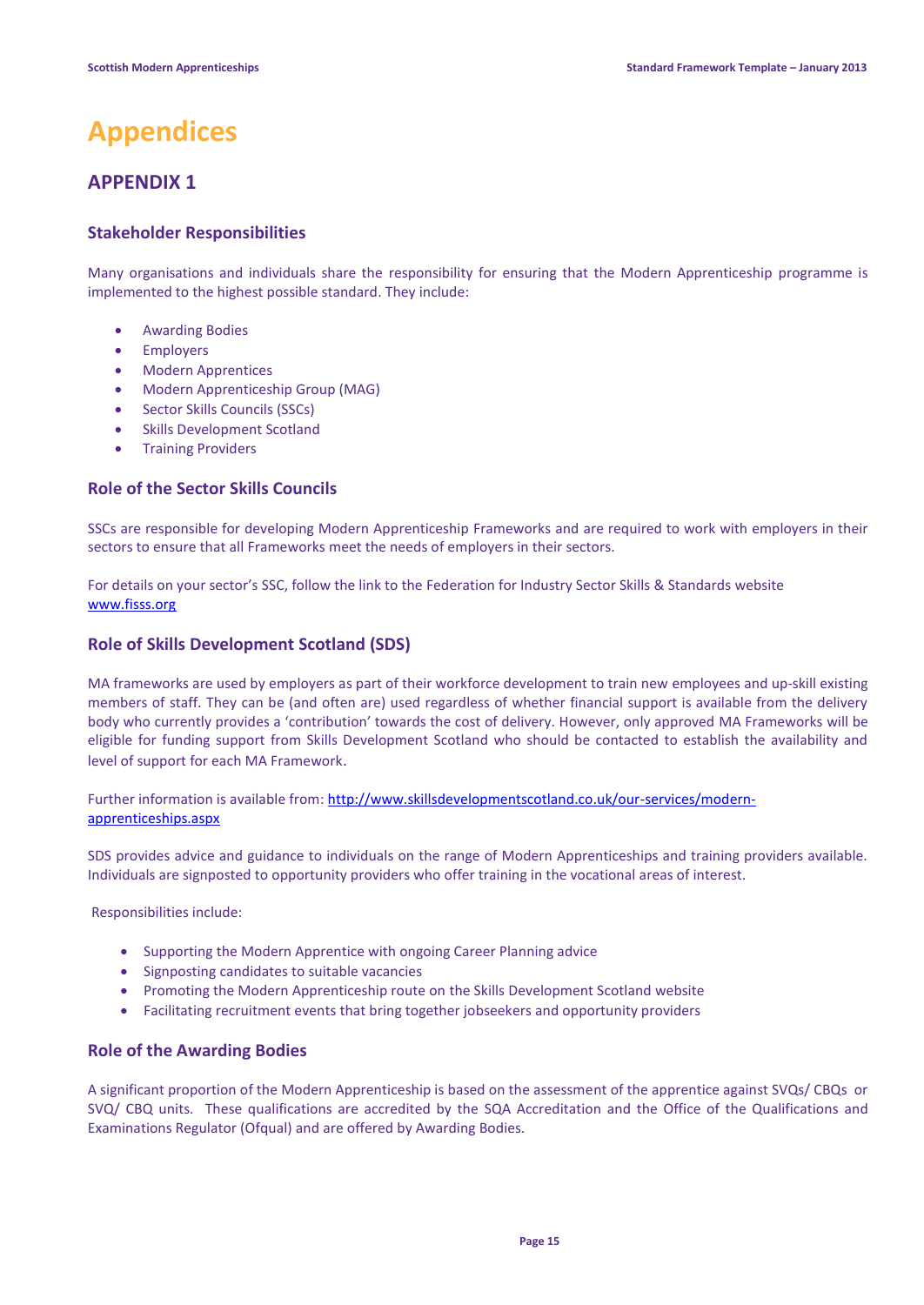It is the responsibility of the Awarding Bodies to ensure that centres are approved, that assessors and verifiers are suitably qualified, trained and monitored, and that all of the assessment criteria of the SVQs/ CBQs and SVQ/CBQ units are fully met.

### **Role of the Training Provider**

The role of the training provider is important to the success of the Modern Apprenticeship. A training provider can be a further education college, a private or voluntary training company or in some cases the employer themselves or employer partnerships.

### **Training Providers are responsible for:**

- Confirming an appropriate MA programme for candidates
- Agreeing the training needs of the candidates
- Agreeing roles and responsibilities for on the job training
- Agreeing where off the job training will be required and defining roles and responsibilities for this with relevant parties
- Ensuring trainee/candidate has access to the best quality training opportunities available
- Ensuring that the Modern Apprentices and employers fully understand the principles and processes of competence-based assessment
- Registering of MA candidates with the relevant SSC (and Skills Development Scotland if appropriate).
- Compiling and agreeing assessment schedules/assessment plans
- Judging performance evidence
- Completing assessment records
- Reviewing candidates progress at regular intervals
- Submitting records and evidence for moderation
- Advising the Modern Apprentice who to approach for support, advice, encouragement and in case of complaint

### **Role of the Modern Apprenticeship Group (MAG)**

MAG is an independent group drawn from key stakeholders involved in the management and delivery of the Apprenticeship programme in Scotland.

#### **MAG is responsible for:**

- Approval and re-approval of Modern Apprenticeship Frameworks
- De-approval of Modern Apprenticeship Frameworks
- Encouraging best practice across Modern Apprenticeship Frameworks and sectors

### **Role of the Employer**

Employers' responsibilities include:

- Paying all Modern Apprentices in accordance with company policy and in line with current legislation
- Agreeing roles and responsibilities for on the job training
- Agreeing where off the job training will be required and define roles and responsibilities for this with relevant parties
- Highlighting opportunities for the Modern Apprentice to demonstrate competence
- Meeting with Trainers, Assessors, Verifiers and the Modern Apprentices to review progress
- Witnessing candidate performance and verifying evidence
- Releasing Modern Apprentices for college/off-the-job training in line with training plan
- Ensuring the experience, facilities and training necessary to achieve the outcomes of the training plan.
- Supporting and encouraging Modern Apprentices and rewarding achievement
- Taking responsibility for the Health & Safety of Modern Apprentices.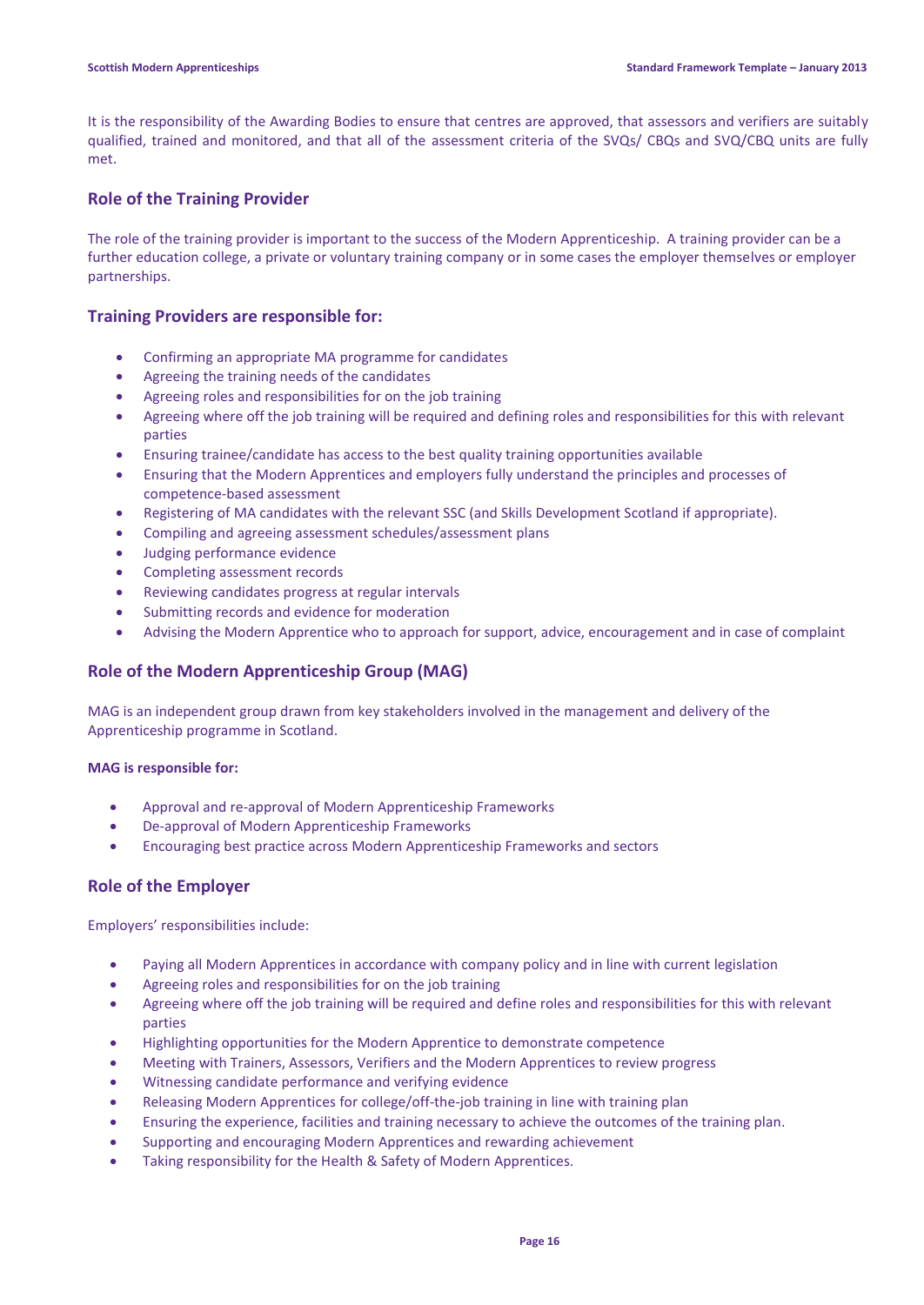### **Role of the Modern Apprentice**

Modern Apprentices have the same responsibilities to their employer as any other employee. In addition they have a range of commitments to their training programme.

#### **Modern Apprentices' responsibilities include:**

- Observing the company's terms and conditions of employment
- Agreeing a training/development plan with all parties involved
- Undertaking development in line with agreed training plan
- Attending meetings with trainers, assessors and verifiers as required
- Attending college/off-the-job training where required
- Providing evidence of competence
- Developing a collection of evidence (portfolio) and retain ownership of this throughout
- Behaving in a professional manner throughout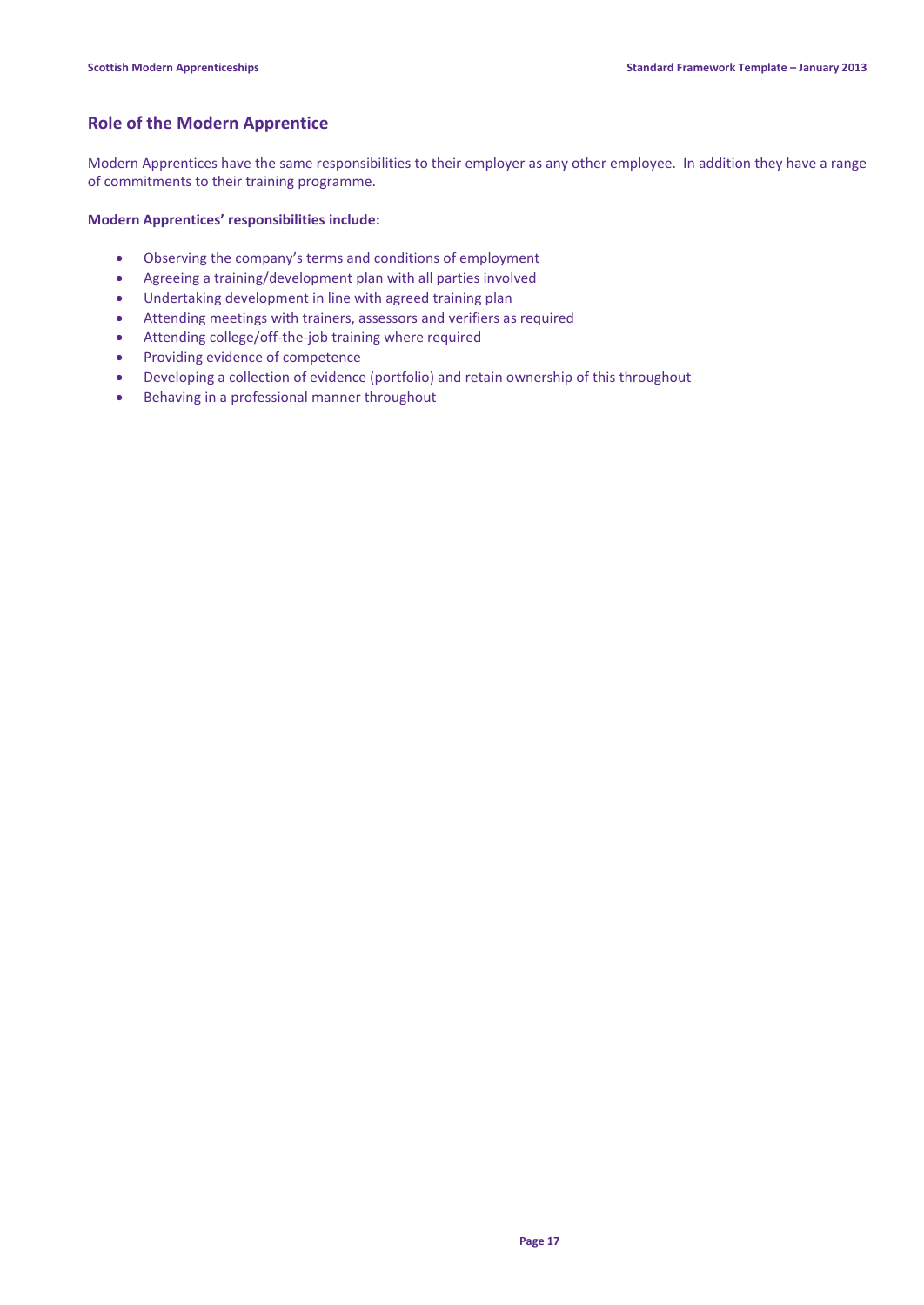## **APPENDIX 2**

### **Modern Apprenticeship Centres (MACs)**

Modern Apprentices may only be registered through organisations approved by the SSC to deliver this Framework. Such approved organisations are called Modern Apprenticeship Centres (MACs)

The MAC may be the employer of the apprentice or a separate organisation such as a training provider, further education college, a private or voluntary training company or in some cases the employer themselves or employer partnerships.

In order to be approved, organisations must make a formal application to the SSC, seeking approval and establishing that the centre satisfies the following criteria:

#### **Either**

1 be approved by an appropriate Awarding Body as a centre for the assessment of the relevant SVQ/ CBQ (and Core Skills if these are being separately certificated)

**or**

2 be capable of demonstrating a contractual relationship with another approved centre for the assessment of those units for which the MAC does not have approval from an appropriate Awarding Body.

#### **In addition**

The SSC will maintain a database of MACs for the delivery of the Framework within Scotland, which will be available to employers and others.

Organisations wishing to become MACs who have yet to obtain the necessary Awarding Body approval for assessment should first contact the Awarding Body direct.

Organisations wishing to be accredited with SQMS (or other appropriate quality system) should contact Skills Development Scotland.

In addition to the assessment of the Modern Apprentice against the relevant standards set by the selected Framework outcomes, the MAC has responsibility for:

- Entering into a formal training agreement with the employer and Modern Apprentice
- Registering Modern Apprentices as candidates for the relevant SVQ/ CBQ (s) and other selected units with the appropriate Awarding Body
- Registering Modern Apprentices with the SSC
- Applying for the final `Certificate of Completion' on behalf of Modern Apprentices
- Informing the SSC of any material alterations to Modern Apprentices' training plans or desired changes to the selected Framework outcomes.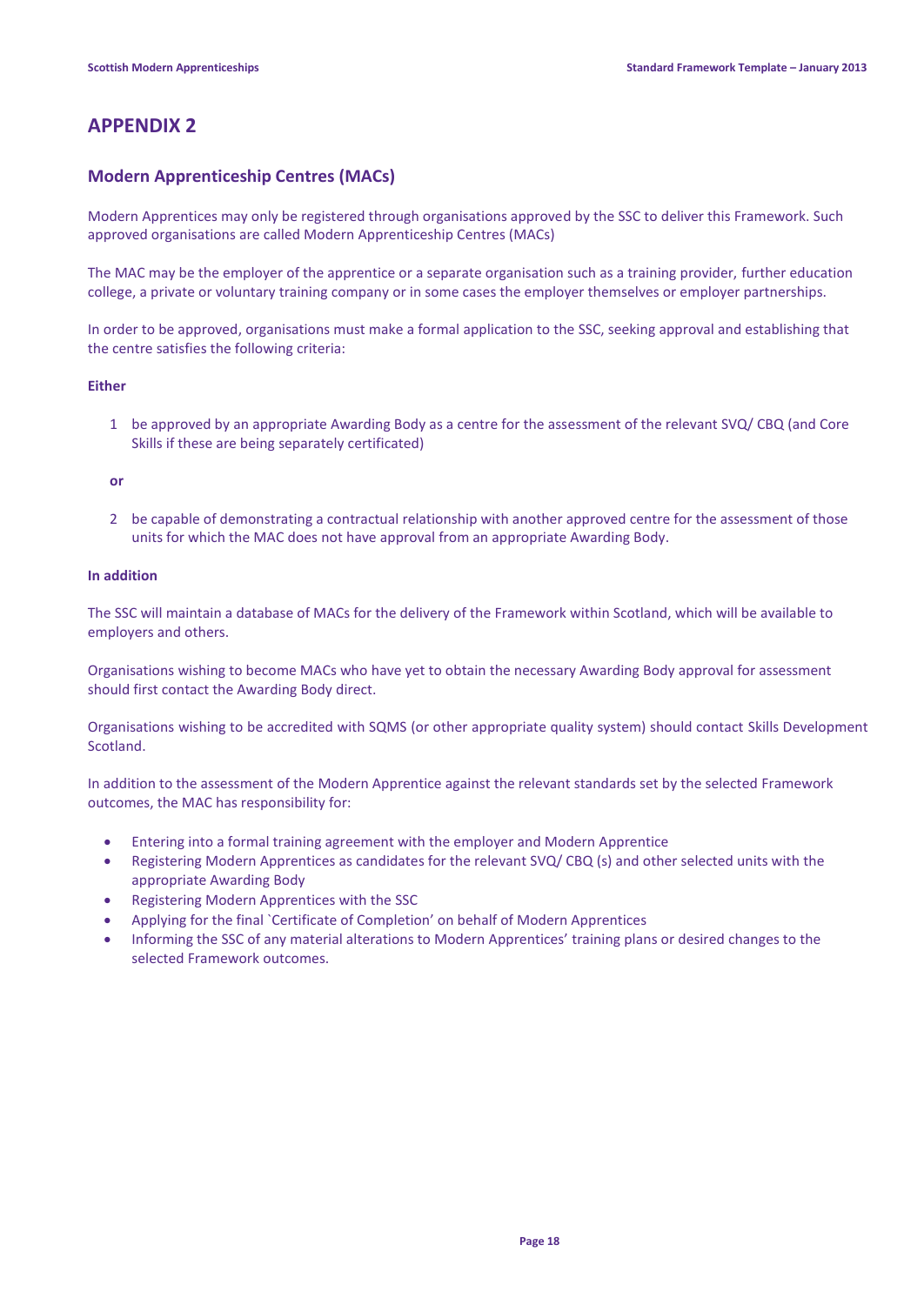# **APPENDIX 3**



#### **MODERN APPRENTICESHIP SAMPLE TRAINING AGREEMENT**

#### This Training Agreement is entered into by:

| <b>Name of Employer:</b>                        |  |
|-------------------------------------------------|--|
| <b>Name of Modern Apprentice:</b>               |  |
| <b>Name of Modern Apprenticeship</b><br>Centre: |  |

#### The **Employer's responsibilities** are to:

- 1 employ the modern apprentice subject to the employer's usual terms and conditions of employment;
- 2 provide the modern apprentice with the facilities, training and work place opportunities necessary to achieve the selected Framework outcomes specified in the apprentice's personal training plan;
- 3 pay the modern apprentice an agreed salary which reflects the obligations of the employer and the opportunities for the apprentice;
- 4 in the event of the employer becoming unable to retain the modern apprentice after completion of the apprenticeship, to use reasonable endeavours to secure employment elsewhere;
- 5 in the event of the apprenticeship being terminated prematurely by either the employer or modern apprentice for any reason other than dismissal for unsatisfactory performance or misconduct, to use reasonable endeavours to secure employment and continuation of this apprenticeship elsewhere;
- 6 operate a formal Health and Safety policy and undertake the necessary legal and contractual responsibilities for health and safety of the modern apprentice; and
- 7 operate an Equal Opportunities policy which meets all legal requirements.

#### The **Modern Apprentice's responsibilities** are to:

- 1 work for the employer in accordance with the agreed terms and conditions of employment;
- 2 undertake training, attend courses if required, keep records, and take assessments to be determined by the employer and/or Modern Apprenticeship Centre, and carry out such work as may be required in order to achieve the selected Framework outcomes specified in the apprentice's personal training plan;
- 3 be diligent, punctual, behave in a responsible manner and in accordance with the requirements of Health and Safety legislation relating to the apprentice's responsibilities as an individual; and
- 4 promote at all times the employer's best interests.

#### The **Modern Apprenticeship Centre's responsibilities** are to:

- 1 agree the content of the modern apprentice's personal training plan as confirming that the selected Framework outcomes and training plans meet the criteria of this modern apprenticeship
- 2 contract with the employer to provide the training and assessment necessary to enable the modern apprentice to achieve the selected Framework outcomes specified in the apprentice's personal training plan; and
- 3 use its best endeavours to ensure that the employer provides the modern apprentice with the facilities, training and work place opportunities necessary to achieve the selected Framework outcomes specified in the apprentice's personal training plan.

#### This agreement to be signed by all parties:

| <b>Employer</b>                     | Date: |
|-------------------------------------|-------|
|                                     |       |
| <b>Modern Apprentice</b>            | Date: |
| (or Parent/Guardian, if under 18)   |       |
| <b>Modern Apprenticeship Centre</b> | Date: |
|                                     |       |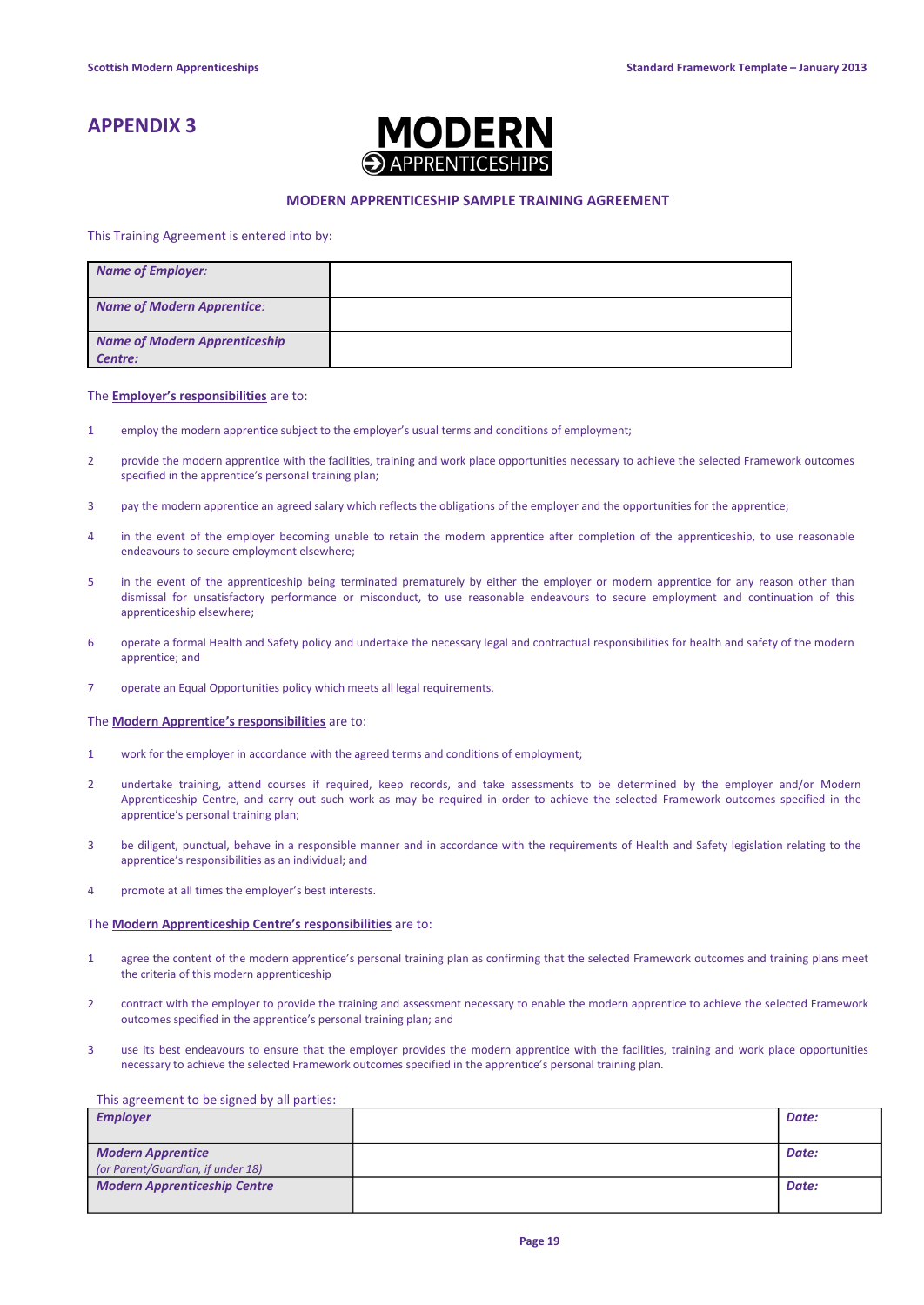

#### **MODERN APPRENTICESHIP TRAINING PLAN**

### **The Modern Apprenticeship Centre**

| Name:      |  |
|------------|--|
| Address:   |  |
|            |  |
| Telephone: |  |
|            |  |
| Contact:   |  |

### **The Modern Apprentice**

| Full name:     |  |
|----------------|--|
|                |  |
| Home address:  |  |
|                |  |
|                |  |
|                |  |
| Work address:  |  |
|                |  |
|                |  |
|                |  |
| Date of birth: |  |
|                |  |

#### **The Employer**

| Name:      |  |
|------------|--|
| Address:   |  |
|            |  |
|            |  |
|            |  |
| Telephone: |  |
| Contact:   |  |

#### **Skills Development Scotland office**

| Name:      |  |
|------------|--|
| Address:   |  |
|            |  |
|            |  |
| Telephone: |  |
| Contact:   |  |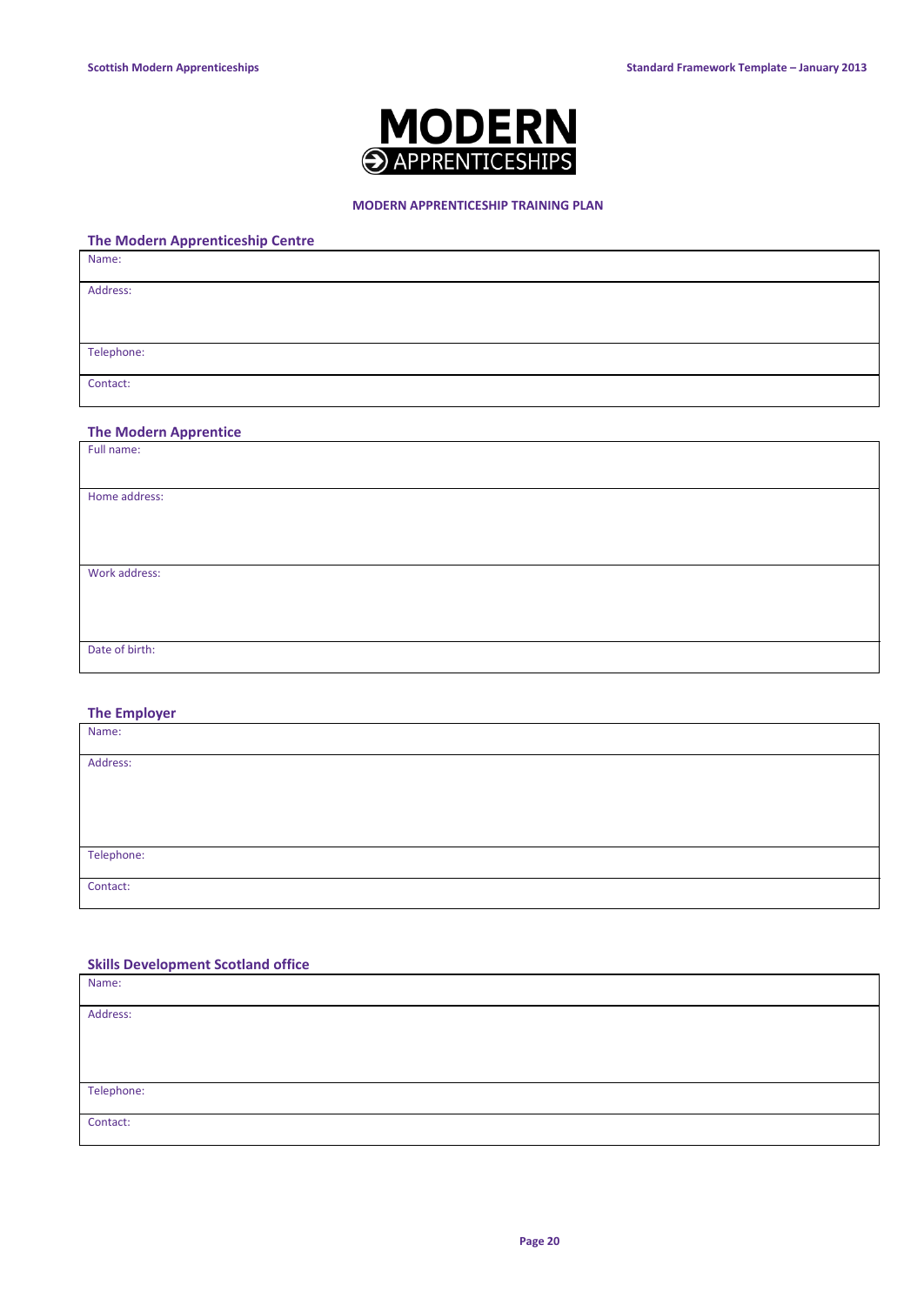### **Framework selected outcomes** *Mandatory outcomes*

| SVQ/ CBQ Level (please identify level) |                                        | <b>Tick units being</b> | <b>SCQF Level</b> | <b>SCQF Credit</b> |
|----------------------------------------|----------------------------------------|-------------------------|-------------------|--------------------|
| (List mandatory and optional units)    |                                        | undertaken              |                   | <b>Points</b>      |
|                                        |                                        |                         |                   |                    |
|                                        |                                        |                         |                   |                    |
|                                        |                                        |                         |                   |                    |
|                                        |                                        |                         |                   |                    |
|                                        |                                        |                         |                   |                    |
|                                        | SVQ/ CBQ level (please identify level) |                         |                   |                    |
|                                        | (List mandatory and optional units)    |                         |                   |                    |
|                                        |                                        |                         |                   |                    |
|                                        |                                        |                         |                   |                    |
|                                        |                                        |                         |                   |                    |
|                                        |                                        |                         |                   |                    |
|                                        |                                        |                         |                   |                    |
|                                        |                                        |                         |                   |                    |
|                                        |                                        |                         |                   |                    |
| <b>Enhancements</b>                    |                                        |                         |                   |                    |
|                                        |                                        |                         |                   |                    |
|                                        |                                        |                         |                   |                    |

| <b>Core Skills</b><br>(Include details of the minimum level required) |                                          | Tick units being<br>undertaken | <b>SCQF Level</b> | <b>SCQF Credit</b><br>Points |
|-----------------------------------------------------------------------|------------------------------------------|--------------------------------|-------------------|------------------------------|
|                                                                       | Communication                            |                                |                   |                              |
| $\mathcal{P}$                                                         | Working with others                      |                                |                   |                              |
| 3                                                                     | <b>Numeracy</b>                          |                                |                   |                              |
| 4                                                                     | Information and communication technology |                                |                   |                              |
| 5                                                                     | <b>Problem Solving</b>                   |                                |                   |                              |

### *Optional outcomes*

| <b>Additional units (if any)</b><br>These are optional and should reflect the individual training needs of the Apprentice |                | Tick units being<br>undertaken | <b>SCQF Level</b> | <b>SCQF Credit</b><br>Points |
|---------------------------------------------------------------------------------------------------------------------------|----------------|--------------------------------|-------------------|------------------------------|
|                                                                                                                           | (specify unit) |                                |                   |                              |
|                                                                                                                           | (specify unit) |                                |                   |                              |
|                                                                                                                           | (specify unit) |                                |                   |                              |
|                                                                                                                           | (specify unit) |                                |                   |                              |